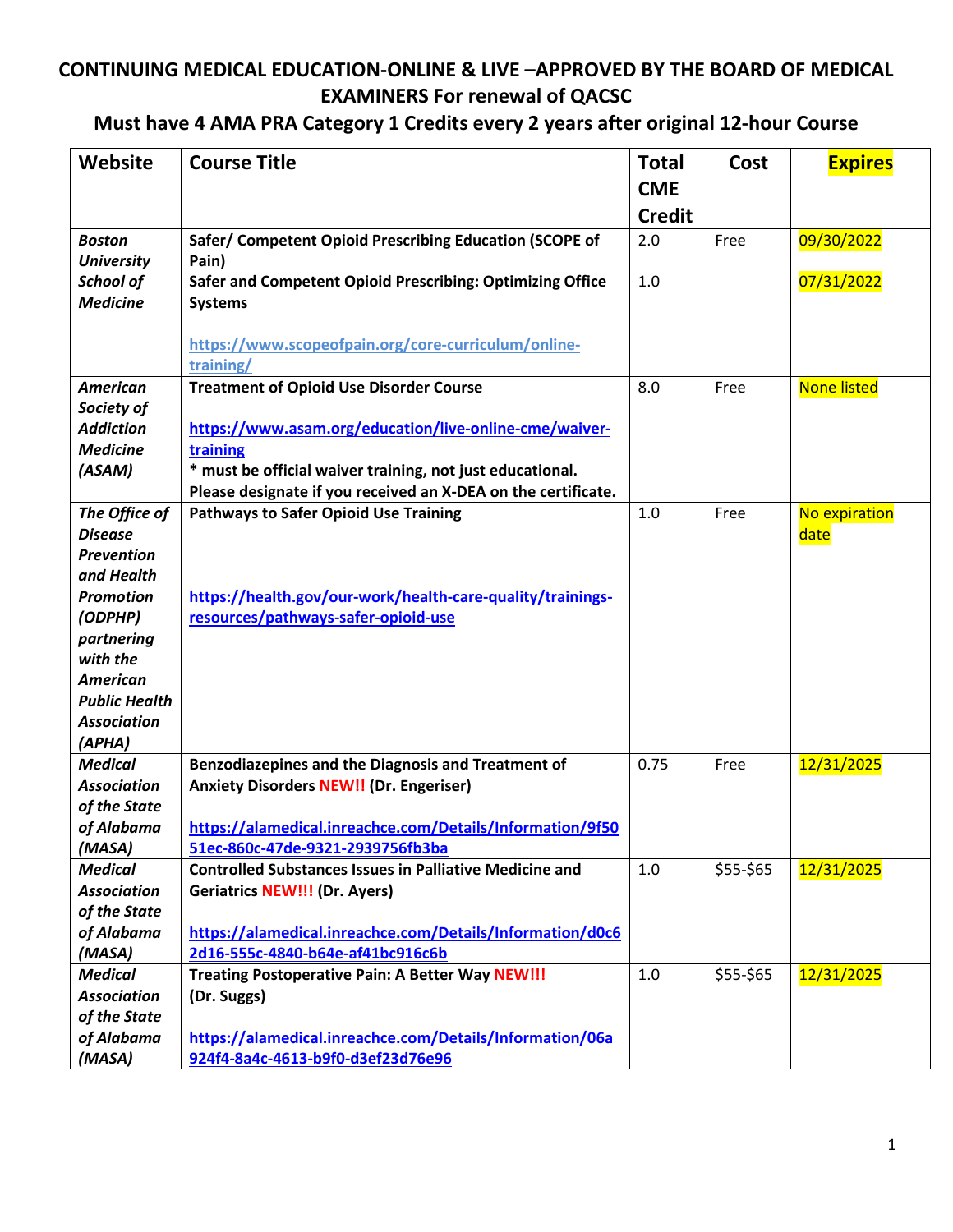#### **Must have 4 AMA PRA Category 1 Credits every 2 years after original 12-hour Course**

| <b>NetCE</b>  | Attention Deficit Hyperactivity Disorder; Course #96212/#<br>96213                                                                                                                       | 5.0            | \$20.00 | 9/30/2024  |
|---------------|------------------------------------------------------------------------------------------------------------------------------------------------------------------------------------------|----------------|---------|------------|
|               | https://www.netce.com/courseoverview.php?courseid=169<br>4                                                                                                                               |                |         |            |
| <b>NetCE</b>  | Prescription Opioids: Risk Management and Strategies for<br>Safe Use; Course #91412                                                                                                      | 15.0           | \$60.00 | 08/31/2023 |
|               | https://www.netce.com/coursecontent.php?courseid=1538&<br>scrollTo=BEGIN                                                                                                                 |                |         |            |
| <b>NetCE</b>  | Responsible and Effective Opioid Prescribing; Course #95151                                                                                                                              | 3.0            | \$15.00 | 4/30/2024  |
|               | https://www.netce.com/coursecontent.php?courseid=1499<br><b>&amp;scrollTo=BEGIN</b>                                                                                                      |                |         |            |
| <b>NetCE</b>  | Prescribing Opioids, Providing Naloxone, and Preventing<br>Drug Diversion; The West Virginia Requirement Course;<br><b>Course #91602</b>                                                 | 3.0            | \$15.00 | 4/30/2023  |
|               | https://www.netce.com/coursecontent.php?courseid=1492<br><b>&amp;scrollTo=BEGIN</b>                                                                                                      |                |         |            |
| <b>NetCE</b>  | Developing a Safe Opioid Treatment Plan for Managing<br>Chronic Pain; Course #91041/ # 91042<br>https://www.netce.com/courseoverview.php?courseid=227<br>3                               | 1.0            | \$15.00 | 10/31/2024 |
| <b>NetCE</b>  | <b>Optimizing Opioid Safety and Efficacy; Course #95141</b><br>https://www.netce.com/learning.php?page=coursedetails;c<br>ourseid=2019                                                   | 15.0           | \$60.00 | 05/31/2023 |
| <b>NetCE</b>  | Opioid Use Disorder; Course #96963 NEW!!<br>https://www.netce.com/coursecontent.php?courseid=2156<br>&productid=8362&scrollTo=BEGIN<br>(Also counts for 10 pharmacology hours per NetCE) | 10.0           | \$60    | 3/31/2024  |
| <b>Primed</b> | <b>Addiction Medicine Express</b>                                                                                                                                                        | 1.0            | Free    | 12/07/2022 |
|               | What a Pain: Advances in Non-Opioid Pain Management                                                                                                                                      | 1.0            |         | 6/10/2022  |
|               | <b>Weaning Off Chronic Opioids</b>                                                                                                                                                       | 0.75           |         | 12/09/2021 |
|               | <b>Cases in Treating Chronic Pain: Best Approaches</b>                                                                                                                                   | 1.0            |         | 10/31/2022 |
|               | http://www.pri-med.com/SAFE-Opioid Prescribing/ACP                                                                                                                                       |                |         |            |
| <b>CDC</b>    | The CDC Guideline for Prescribing Opioids for Chronic Pain by<br>the Centers for Disease Control and Prevention: Modules 1-<br>11                                                        | 11.75<br>total | Free    |            |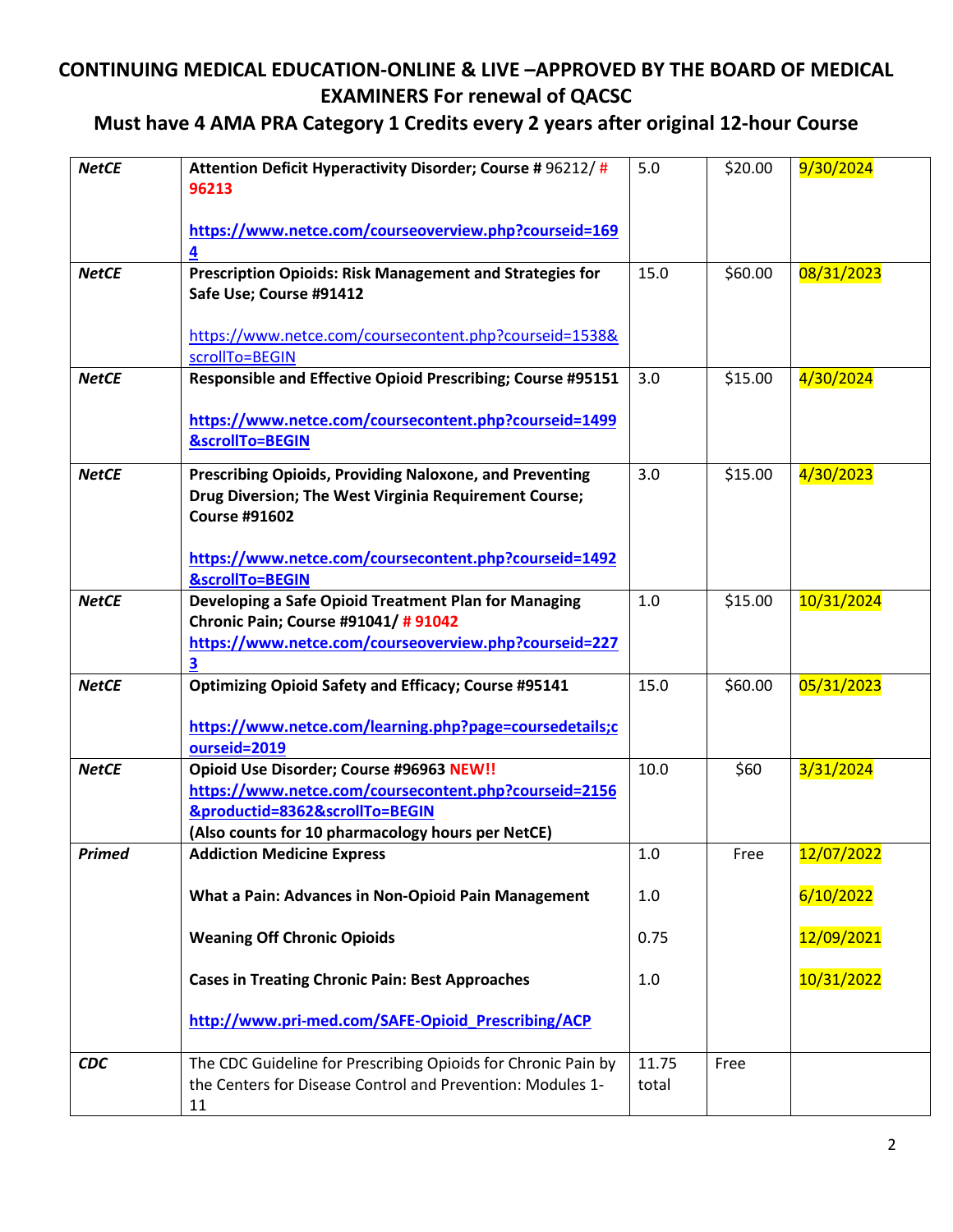#### **Must have 4 AMA PRA Category 1 Credits every 2 years after original 12-hour Course**

|                                                      | Module 1: (WB2857R): Addressing the Opioid Epidemic:<br>Recommendations from the CDC                                                                                                                                                                                          | 1.0                            |        | 4/17/2022                               |
|------------------------------------------------------|-------------------------------------------------------------------------------------------------------------------------------------------------------------------------------------------------------------------------------------------------------------------------------|--------------------------------|--------|-----------------------------------------|
|                                                      | Module 2 (WB2859R): Treating Chronic Pain without Opioids                                                                                                                                                                                                                     | 0.75                           |        | 08/04/2022                              |
|                                                      | Module 3 (WB2858R): Communicating with Patients                                                                                                                                                                                                                               | 0.75                           |        | 10/26/2022                              |
|                                                      | Module 4 (WB2864R): Reducing the Risks of Opioids                                                                                                                                                                                                                             | 1.25                           |        | 12/19/2021                              |
|                                                      | Module 5 (WB2863R): Assessing and Addressing Opioid Use<br>Disorder                                                                                                                                                                                                           | 1.0                            |        | 04/20/2022                              |
|                                                      | Module 6 (WB2861): Dosing and Titration of Opioids: How<br>Much, How Long, and How and When to Stop                                                                                                                                                                           | 1.0                            |        | 09/06/2022                              |
|                                                      | Module 7 (WB2860): Determining Whether to Initiate Opioids<br>for Chronic Pain                                                                                                                                                                                                | 1.0                            |        | 10/01/2022                              |
|                                                      | Module 8 (WB2862): Implementing CDC's Opioid Prescribing<br>Guideline into Clinical Practice                                                                                                                                                                                  | 1.0                            |        | 11/09/2022                              |
|                                                      | Module 9 (WB2958): Opioid Use and Pregnancy                                                                                                                                                                                                                                   | 1.0                            |        | 12/28/2022                              |
|                                                      | Module 10 (WB2957): Motivational Interviewing                                                                                                                                                                                                                                 | 1.0                            |        | 12/28/2022                              |
|                                                      | Module 11 (WB4033): Collaborative Patient-Provider<br>Relationship in Opioid Clinical Decision Making                                                                                                                                                                         | 1.0                            |        | 12/11/2022                              |
|                                                      | Module 14 (WB4431): Addressing the Opioid Overdose<br>Epidemic in the Emergency Department NEW!!                                                                                                                                                                              | 1.0                            |        | 12/01/2022                              |
|                                                      | https://www.cdc.gov/drugoverdose/training/online-<br>training.html                                                                                                                                                                                                            |                                |        |                                         |
|                                                      | ** Physicians, nurses, and other health professionals can<br>receive free continuing education for each training by<br>registering on CDC Training and Continuing Education (TCE)<br>Online, searching for the corresponding course number, and<br>completing the evaluation. |                                |        |                                         |
| Live<br>Courses (In-<br>person)<br><b>Providers:</b> | <b>Course Name; Information:</b>                                                                                                                                                                                                                                              | <b>CME</b><br>hours<br>offered | Cost:  | Dates:                                  |
| <b>Medical</b><br><b>Association</b>                 | Two-Hour Prescribing of Controlled Substance Series:<br>2022: Problems in Pain Management in Alabama. NEW!!                                                                                                                                                                   | 2.0                            | Varies | March 29, 2022<br><b>Houston County</b> |